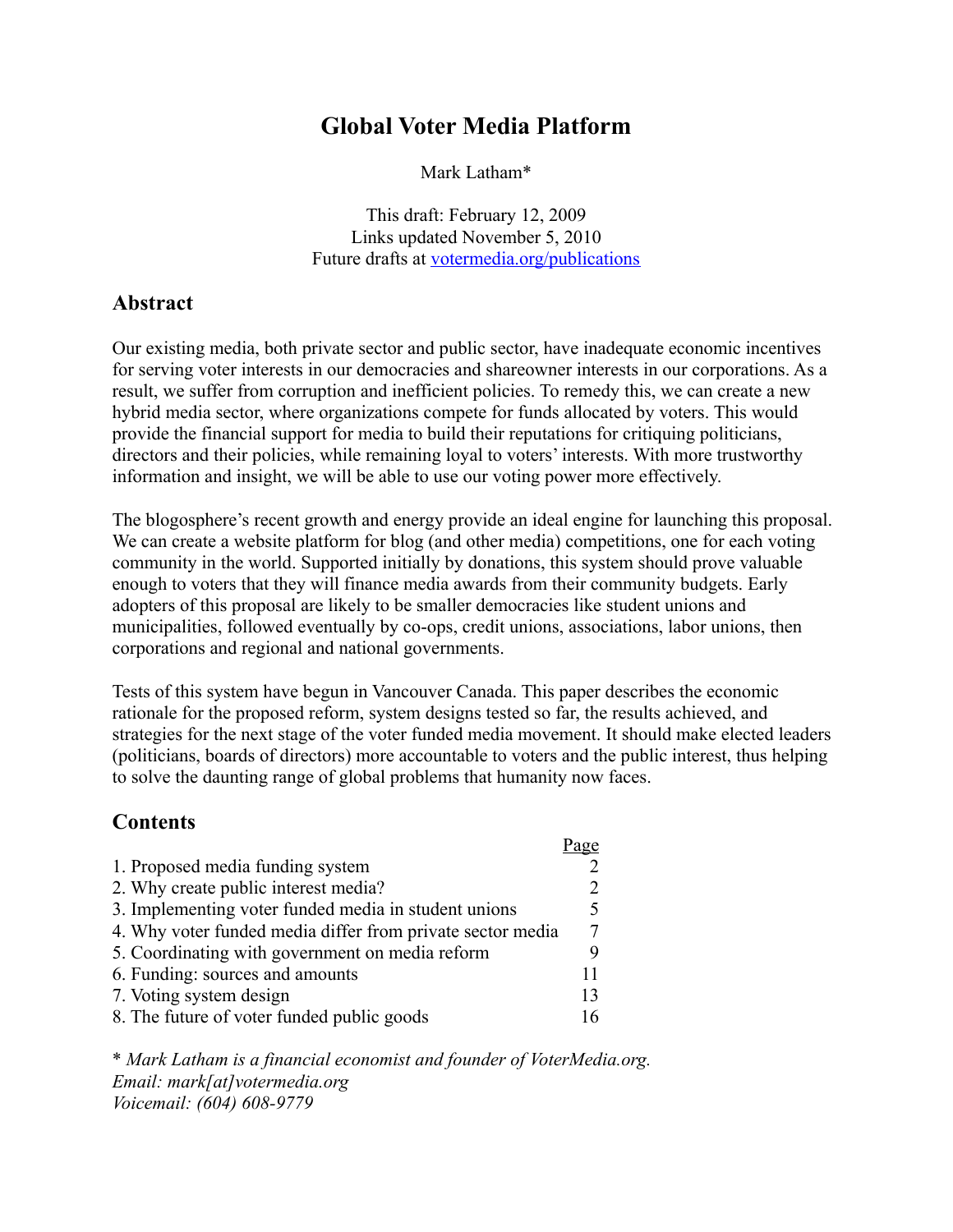### **1. Proposed media funding system**

We can reduce corruption and improve the policies of our governments and corporations by creating a better information system for voters. To that end, I propose building a website, here called Global Voter Media Platform (GVMP).

GVMP will not itself generate information, but will act as a conduit between information providers (media) and voters. Existing media have inadequate incentive for serving voter interests. GVMP will provide that incentive by letting voters allocate collective funds among various competing media. Any individual, group or organization, for-profit or non-profit, can enter these media competitions. They may use any means to communicate with voters directly, including internet, print, radio, TV etc. But since GVMP is a website, media will typically have at least a minimal web presence to connect with voters via GVMP.

In test implementations so far, blogs are the most popular medium for this type of competition. So this paper may refer to information providers as blogs, bloggers, or more generally as media. GVMP's user interfaces will show content from RSS feeds.

Parallel to each voting community in the real world (each democracy with voting citizens, each corporation with voting shareowners, etc.), there will be a voting community on GVMP. Ideally, these should have the same list of eligible voters. In practice, the GVMP voters' list will only approximate the real-world list, and become more accurate over time as data and statistical techniques improve, or if granted access to the real-world voter list.

Each GVMP community will vote continuously online to rank the media competing to serve its information needs. In the first release of GVMP, there will be no funding for media. The voted ranking will serve only to let community members know which media have the best reputations; the GVMP website will also show more content from the higher ranked media. In later stages, the top media will receive periodic cash awards.

I propose to organize GVMP as a non-profit with a board of directors elected by all its users. We will practice what we preach, by hosting a media competition to serve users' information needs when voting in the GVMP organization itself.

GVMP will be supported by donations of funds, labor and other resources, perhaps augmented by advertising and by fees for optional premium services. In the early stages we plan to attract funding from public-spirited individuals and foundations. But once this system has proved its value to voters, the main source of funding should be from the real-world organizations whose voters GVMP is serving.

### **2. Why create public interest media?**

Our large power structures – governments and corporations – have helped us accomplish many positive things, but they seem to fall short of their potential. Their rate of failure on important problems remains high enough that we may question whether humanity can avoid increasingly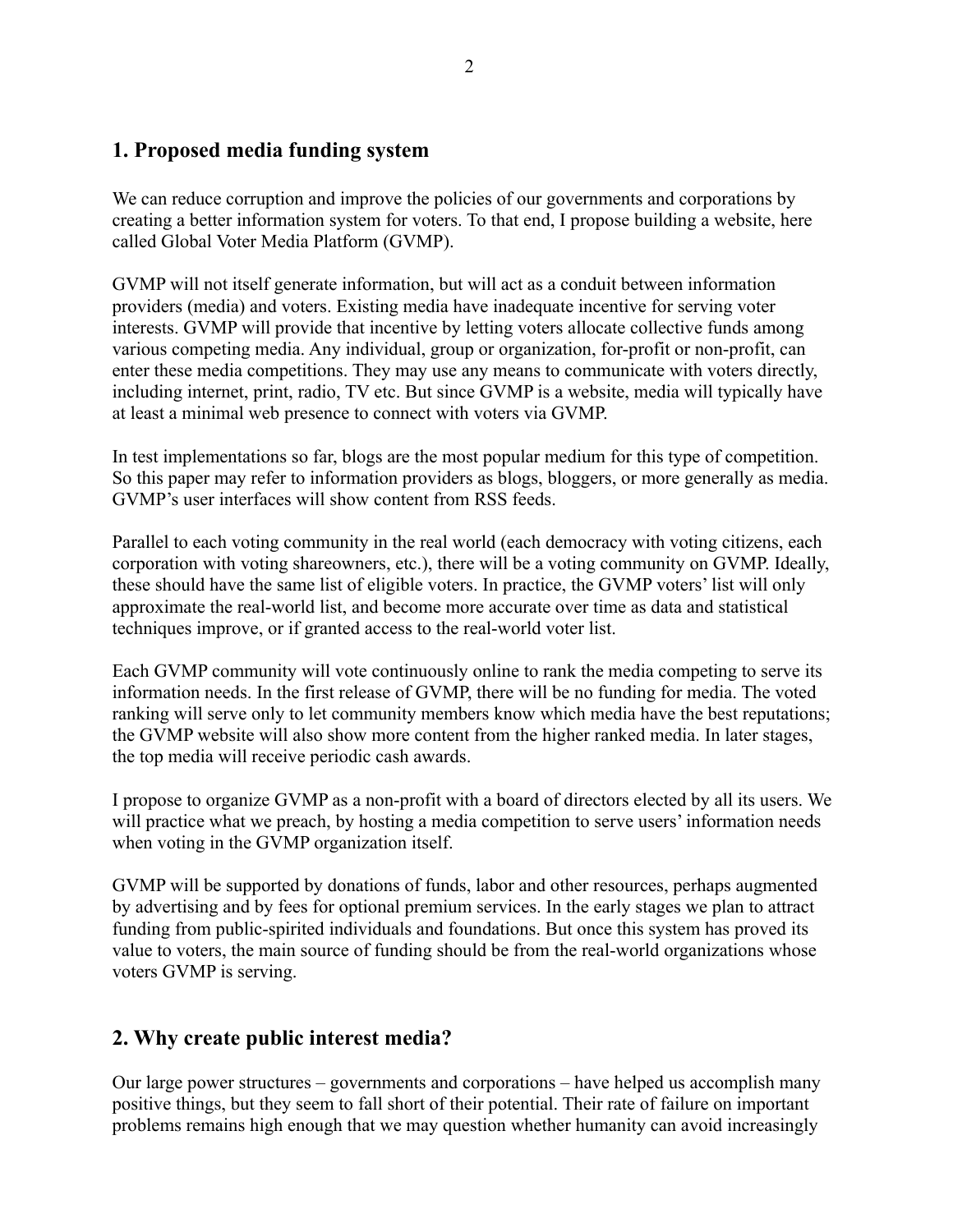severe and widespread hardship in the next few decades. Symptoms of this failure are all too familiar: international conflict, environmental degradation, financial crises, corruption, inefficient public policies etc.

Why do governments and corporations so often fail to serve even the interests of their own voters? Citizens elect political leaders, and shareowners elect corporate boards. These voting mechanisms are supposed to encourage elected leaders to serve the voters' interests. But we can not exercise our voting power effectively if we don't understand what our leaders are doing. Most of us are too busy to investigate that ourselves, so we depend on the media to inform us. Thus the media are a key component of our democratic system of checks and balances.

However, many knowledgeable observers say that our media are inadequate and getting worse. To cite just a few:

This book is about how the media hurts America. More specifically, it is about the media crisis in the United States, a crisis in which we are seeing the deterioration of political journalism, if not its effective termination. The collapse of journalism spells disaster for any concept we might hold that this is a self-governing society, or even that citizens can fulfill the public role envisioned in our Constitution. (Nichols & McChesney, 2005, p. viii)

Journalists at all three American television networks with evening newscasts expressed worries that their news organizations would withdraw from the Iraqi capital after the November presidential election. They spoke only on the condition of anonymity in order to avoid offending their employers. (Stelter, 2008)

...the loss of daily newspapers is a significant threat to the future of our democracy. (Alterman, 2008)

The US newspaper industry is in a disastrous state. (Harris, 2009)

Economic analysis confirms that private sector media incentives are insufficient for serving the public interest:

…freedom of choice, understood in market terms, is an incomplete solution when we are dealing with a public good, like national defense or clean air. Information about public issues has some of the characteristics of a public good, even in an era with diverse options. … It is well known that if we rely entirely on free markets, we will not have enough national defense and our air will be excessively dirty. … Because of the 'public good' features of information, no single person has a sufficient incentive to pay for the benefits that he receives. The result is simple and clear: The market will produce too little information. (Sunstein, 1993, pp. 68-70)

Sunstein's conclusion may be best interpreted in terms of information *quality* rather than quantity. We can see that the market produces huge quantities of "information". But on public issues there is too little quality – too little trustworthy insight from expert professionals with reputations for loyalty to the public interest.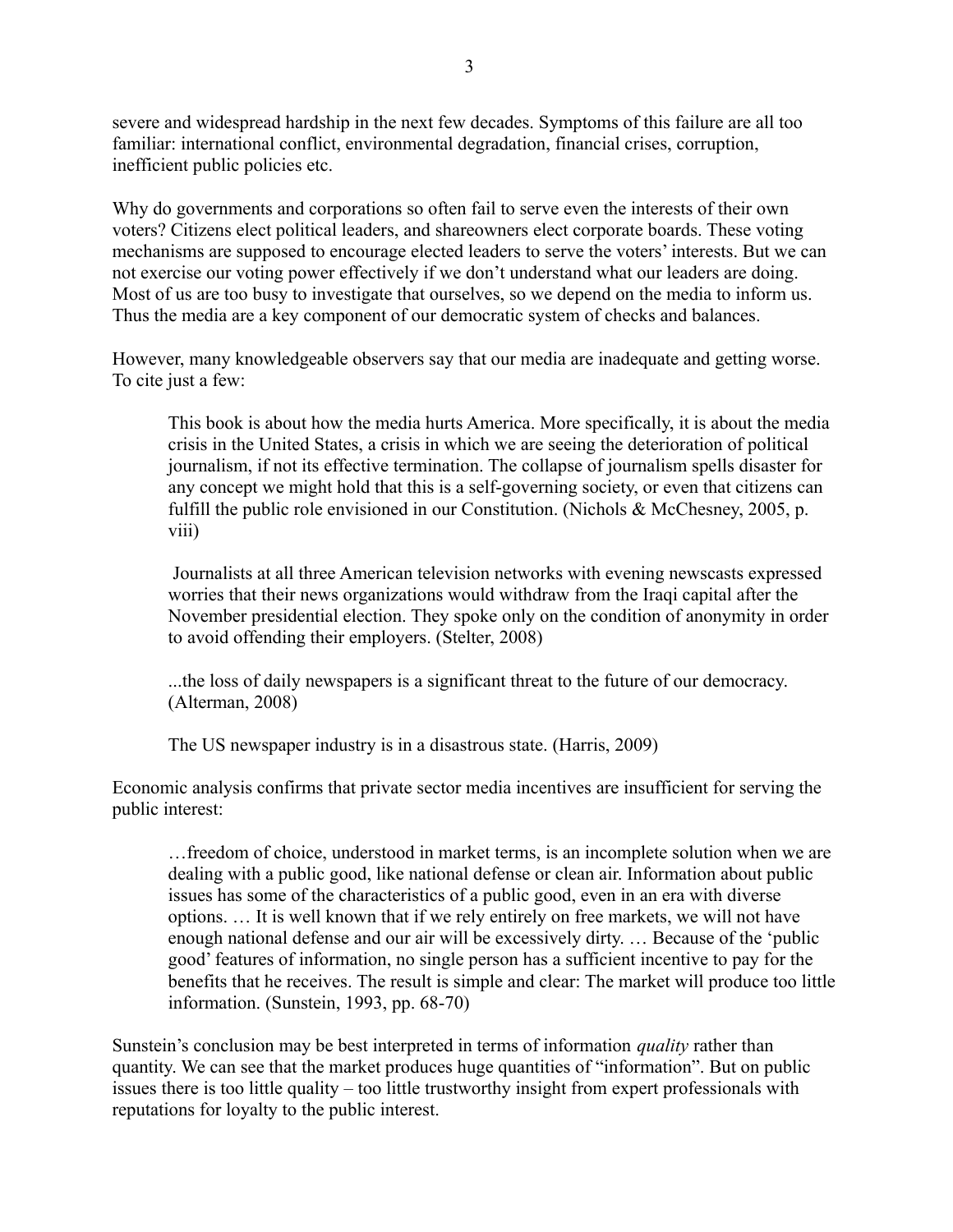This analysis suggests that there is no point in blaming private sector media for such shortcomings. They don't give us better information because we won't pay them for it. Most of us are too selfish to pay individually for public goods, with our money or our time (e.g. watching serious journalism on TV). In a democracy, this is well known as the voters' free rider problem, also called rational ignorance or rational apathy.

The obvious solution is to pay for public interest media with public funds, as we do for other public goods like national defense. Thus we levy taxes to pay for public broadcasters like PBS in the USA, CBC in Canada, and BBC in the UK. So why hasn't this arrangement fulfilled voters' needs for political insight?

The problem is that government funded media organizations face an inherent governance conundrum: how to make them accountable to the public but independent of politicians? For most public spending, some degree of accountability is achieved by politicians debating spending priorities and voters choosing candidates they agree with. But if media are to fulfill their role of critiquing politicians, their effectiveness would be undermined by politicians actively reviewing and adjusting their public funding budgets. Thus considerable efforts are made to insulate public media funding from political forces. However, these efforts often fail:

The [Canadian] government, in the name of cost-cutting, has severely curtailed CBC Television and Radio, raising the suspicion that official Ottawa (whether headed by Liberals or Conservatives) resents the independence of the CBC journalists and seeks to curb their influence. (Fulford, 1998, p. 21)

Indeed, it is hard to see how political insulation is possible when the government appoints the CBC's president and directors. Likewise in the USA:

Our review also found evidence that suggests 'political tests' were a major criteria used by the former Chairman in recruiting a President/Chief Executive Officer (CEO) for CPB [the USA's Corporation for Public Broadcasting], which violated statutory prohibitions against such practices. (Konz, 2005, p. i)

When PBS broadcast muckraking programs such as 1970's *Banks and the Poor*, it sent some politicians into a tizzy. President Nixon vetoed the public broadcasting budget authorization in 1972 to express his displeasure. … PBS eventually did get its funding, but with it public broadcasters got a clear message: be careful in the coverage of political and social issues and expect resistance if you proceed outside the political boundaries that exist in commercial broadcast journalism. (McChesney, 2004, p. 245)<sup>[1](#page-3-0)</sup>

I'll tell you this: a station on probation will get serious about serving the public interest real fast! But if it doesn't, then it'll be 'good-bye license.' We'll give it to someone who has a personal interest in the public interest.

<span id="page-3-0"></span> $<sup>1</sup>$  Similar conflicts of interest would inevitably plague any effort to use government influence to make private sector media serve</sup> the public interest. Nonetheless, media reformers have suggested such strategies:

The government might … award 'points' to [broadcasting] license applicants who promise to deal with serious questions, to provide public affairs broadcasting even if it is unsupported by market demand… (Sunstein, 1993, p. 88)

The Down Payment on Media Democracy will provide meaningful review every three years, with clear guidelines for how broadcasters must serve their local communities. And the Down Payment will put stations that ignore the public interest on probation.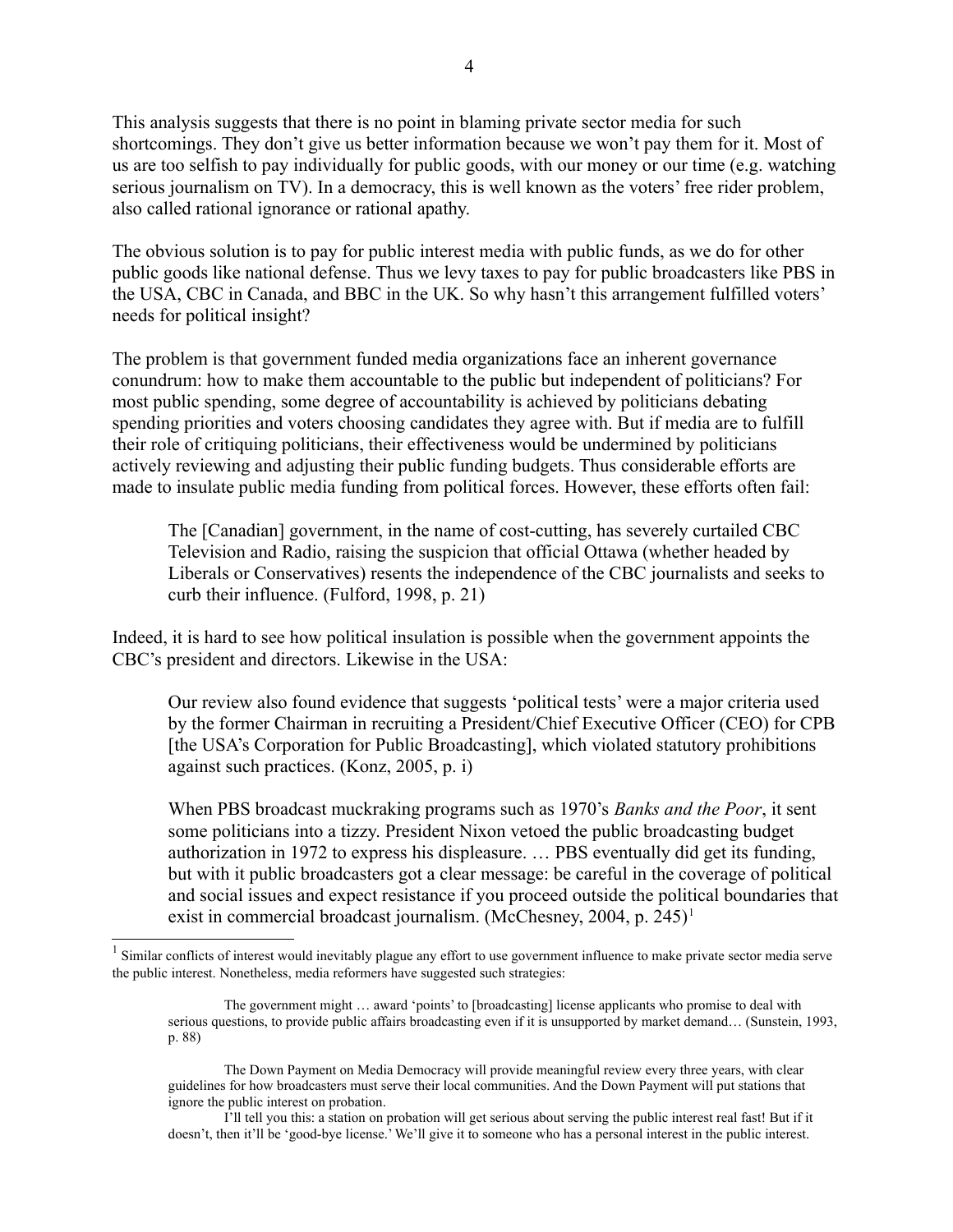Even if political insulation were possible, public media would still lack an effective accountability connection to the public whose interests they are meant to serve. There is no one in a position to evaluate the overall performance of the CBC (for example), and raise or lower its budget in response to how well it serves the public interest. So the organization as a whole lacks economic incentive. One incentive they do have is their advertising revenue, but that pulls in the same direction as private sector media, with the shortcomings described earlier in this paper.

In spite of all these limitations, existing private and public media still play a valuable role in our democracies. But couldn't we do better? My proposal is to add a new hybrid media sector, with open entry and competition like the private sector, but publicly funded like the public sector. We can solve the public sector governance conundrum by letting voters allocate the funding among the competing media organizations. This makes the media accountable to citizens yet independent of politicians. As a specific example, the next section describes how voter funded media (VFM) has been put into practice at the University of British Columbia's student union.

# **3. Implementing voter funded media in student unions**

In August 2006 I proposed to sponsor VFM in the annual elections for the University of British Columbia's (UBC) campus-wide student Alma Mater Society (AMS). The incumbent council accepted, so the world's first implementation took place in their next election, in January 2007.

UBC has 45,000 students. In a typical election, only about 10% of them vote. The five main AMS executive officers are chosen by campus-wide election each January. They are paid positions, earning about \$21,000 per year. Decision authority rests with a 40-odd member Council, which includes those five officers and student representatives elected by the various campus departments at various times.

In my earlier designs for corporate shareowners,<sup>[2](#page-4-0)</sup> I had proposed that advisors be selected by vote, and then advise on voting decisions in the subsequent year. For student elections however, I recommended that competing advisors be invited to give voting advice first, in the hope of pleasing voters enough to be selected and paid afterward. Thus voting in the officer election, and voting to choose and reward voting advisors (media), would take place at the same time on the same ballot. It became a media competition with cash awards.

AMS Council created a committee to work with me on specifying exactly how VFM would be implemented. Several design changes evolved during that consultation. We agreed on an \$8,000 award pool, which I paid to the AMS in November 2006. We sliced the pool into eight prizes, from a \$1500 first prize to a \$500 eighth prize. There was an entry fee of \$100, mainly to discourage marginal entries who might overtax voters' and electoral candidates' time. Any individual, group or organization could enter except for electoral candidates and election officials. Entrants did not even need to be associated with UBC.

<sup>(</sup>Copps, 2008)

<span id="page-4-0"></span> $2$  E.g. see Latham, 2007a.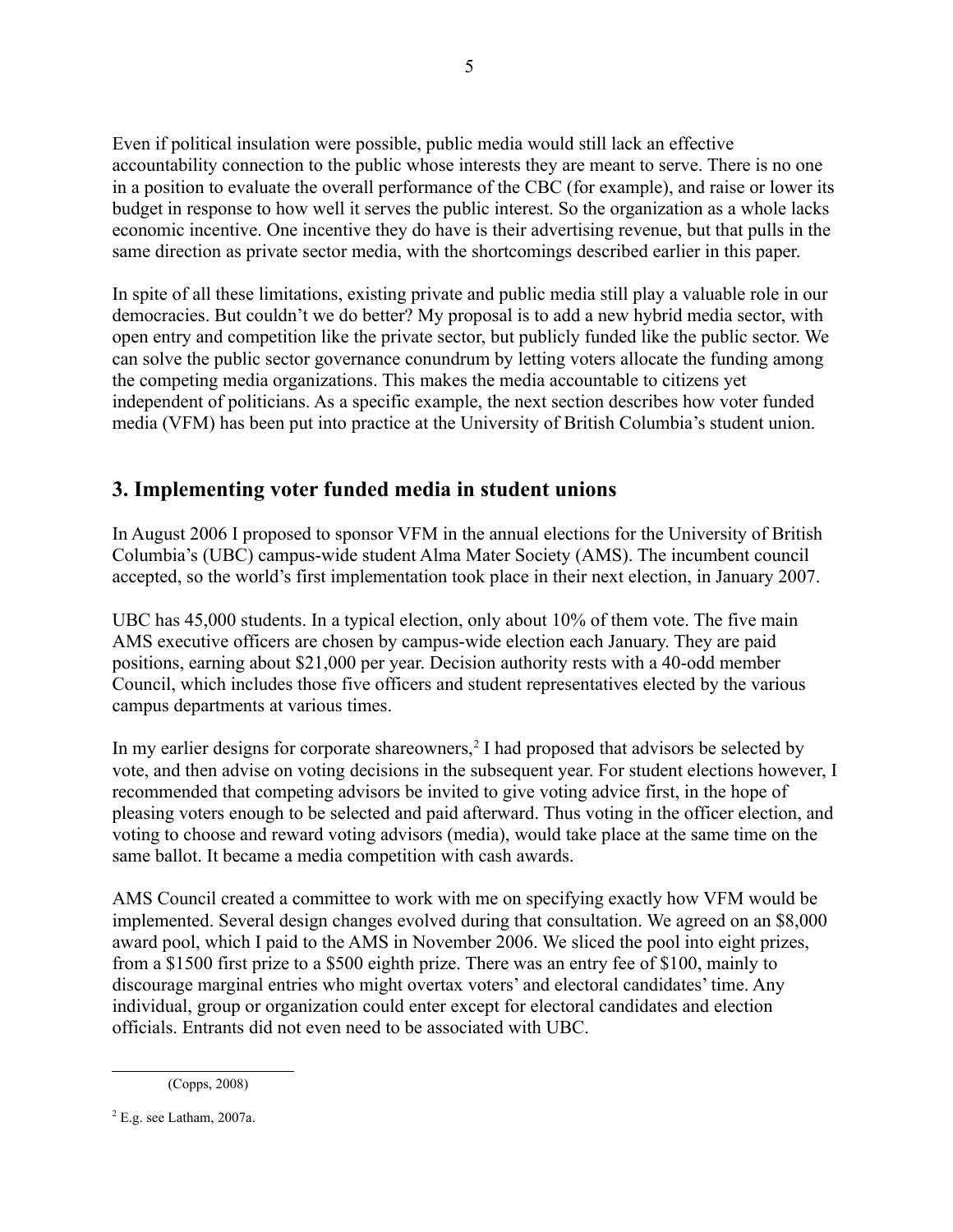For this first test run, we chose a very simple voting design: one checkbox for each media contestant; students could check as many or as few as they liked. First prize went to the contestant with the most votes, second prize to the second most, and so on. This is a form of approval voting. It encourages media to appeal to as many voters as possible. And it virtually ensured that the entire \$8,000 pool would be given out.

To avoid government control of the media, there was no screening of entrants other than the \$100 entry fee. The media were not required to do anything; they could try to win votes any way they wished. It was announced as a media competition to encourage coverage of AMS issues, of electoral candidates, and of the other media. But students could vote for any media they preferred. The media contestants were listed on a central web page with a link to each contestant's website (if any).

The contest should ideally have been launched several months before the election, to give media contestants time to build their reputations among voters. But negotiation, approval and other preparations took so long that we ended up launching in early January 2007, just three weeks before the election. Nonetheless, the students and I felt it worthwhile to go ahead.

The competition attracted thirteen media entrants. Following the election, the student committee gathered feedback from many participants and reported back to AMS Council on the impacts of VFM.<sup>[3](#page-5-0)</sup> The contest brought forth some excellent new media, offering considerable breadth and depth of coverage of election issues and candidates. Media participation raised the level of debate among candidates.

Media award voting seemed to be influenced first by name recognition, then by election coverage, then by promotion (especially in print). Three of the top four award winners had existed as print publications for one or more years before the contest. The weblog Elections Insider (now called UBC Insiders, at [ubcinsiders.ca\)](http://ubcinsiders.ca/), widely considered to have the best election coverage, only won seventh prize. Also disappointing was the contest's apparent lack of impact on overall voter turnout. These shortcomings may be attributable to the short three-week lead time. Thus the committee report recommended repeating the contest in the coming year, but launching in September 2007, five months before the election.

In spite of these good intentions, the subsequent year's implementation was also late to launch, in January 2008. Again I donated the \$8000 prize pool. The entry fee was raised to \$150, and we got 11 contestants. We tried a more sophisticated voting system, with a multiple-choice format. For each contestant, you could vote for an award of \$0, \$500, \$1000, \$1500 or \$2000. To tally these votes, we did not take averages, for reasons explained in section 4 below. Instead, we interpolated by \$100 increments, and found the percentile consensus level that would allocate the \$8000 pool.<sup>[4](#page-5-1)</sup>

From my assessment of the January 2008 results at [votermedia.blogspot.com/2008/02/ubc-vfm](http://votermedia.blogspot.com/2008/02/ubc-vfm-results.html)[results.html:](http://votermedia.blogspot.com/2008/02/ubc-vfm-results.html)

<span id="page-5-0"></span><sup>&</sup>lt;sup>3</sup> Voting results and links to their content: [votermedia.org/ubc/Contestants2006-2007.html.](http://votermedia.org/ubc/Contestants2006-2007.html) Committee report: [votermedia.org/misc/2007UBCVFMCommitteeReport.pdf.](http://votermedia.org/misc/2007UBCVFMCommitteeReport.pdf)

<span id="page-5-1"></span><sup>&</sup>lt;sup>4</sup> Voting system explanation and spreadsheet: [votermedia.org/ubc/InterpolatedConsensus.html.](http://votermedia.org/ubc/InterpolatedConsensus.html) Voting results: [votermedia.org/ubc/Contestants2007-200801.html.](http://votermedia.org/ubc/Contestants2007-200801.html)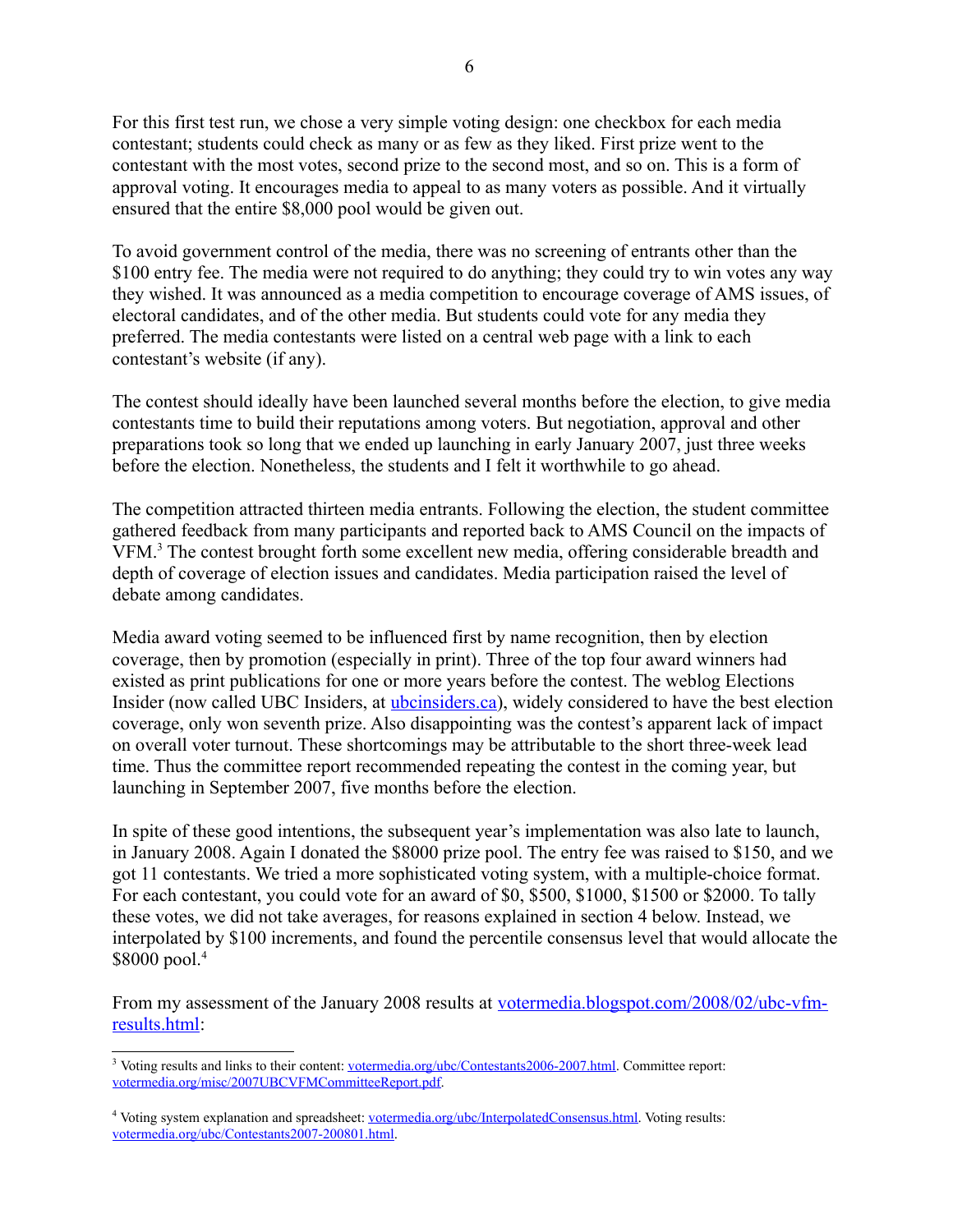"While voter assessments of media quality will never be perfect, we can see a substantial maturing of those assessments from January 2007 to January 2008.

The prime example is [UBC Insiders'](http://ubcinsiders.blogspot.com/) move from [7th place](http://votermedia.org/ubc/Contestants2006-2007.html) to [2nd place.](http://votermedia.org/ubc/Contestants2007-200801.html) Their excellent content was not widely appreciated in January 2007 because they were new and VFM itself was new. But their continued blogging throughout 2007 spread their reputation, and a growing number of students participated in their comment discussions. By January 2008, students seeking insight into electoral candidates knew where to look, and were not disappointed.

Voters have also learned to catch on faster to media quality: new-in-2008 contestant [The](http://ubcdevilsadvocate.blogspot.com/) [Devil's Advocate](http://ubcdevilsadvocate.blogspot.com/) sprinted from nowhere to a 3rd place finish. …

I'm also glad to see that VFM has induced a [healthy debate on the quality of competing](http://ubcinsiders.blogspot.com/2008/02/voter-funded-media-results.html) [media \[read comments\].](http://ubcinsiders.blogspot.com/2008/02/voter-funded-media-results.html) I hope the debate and the incentive to build reputation among voters will encourage a steady improvement in both new and established media."

Now that we have described specific examples of voter funded media, let's return to some analysis of how economic incentives affect media output.

# **4. Why voter funded media differ from private sector media**

One may wonder whether voter funded media would be similar to private sector media, since both are driven by mass consumer choice. Wouldn't people vote public funding to the same TV stations they already watch every day? This question will ultimately be answered by experiment, but the economic reasoning for the proposed reform predicts that citizens will vote for different media content than they now consume.

We choose different benefits in our collective decisions than in our individual decisions. Look at how we pay the cost of a police force. Even though we generally agree that we need a police force, we don't fund it by voluntary individual donations. Most of us aren't generous enough to pay individually for this public good. But most of us would vote (and do vote) to make everyone pay together through taxes, so that's how we fund it. We vote to make collective payments for collective benefits that we would not pay for individually. Likewise, I predict that the same citizens who buy *People* magazine at the checkout stand (entertainment = private benefit) will vote public funds for serious investigative journalism. This will support more insightful political media, as an alternative to the entertainment-oriented political coverage that now prevails, with its emphasis on smear campaigns, personalities, scandals, and portrayal of elections as horse races.<sup>[5](#page-6-0)</sup>

Note that the benefit from media monitoring of public officials is not proportional to the amount of time people spend consuming that media output. We may benefit greatly from a detailed independent analysis of our tax system, even though we might not watch a one-hour TV special

<span id="page-6-0"></span> $5$  These arguments are spelled out in more detail in Latham, 2007b, section 4.3, along with an intellectual history of related reform proposals.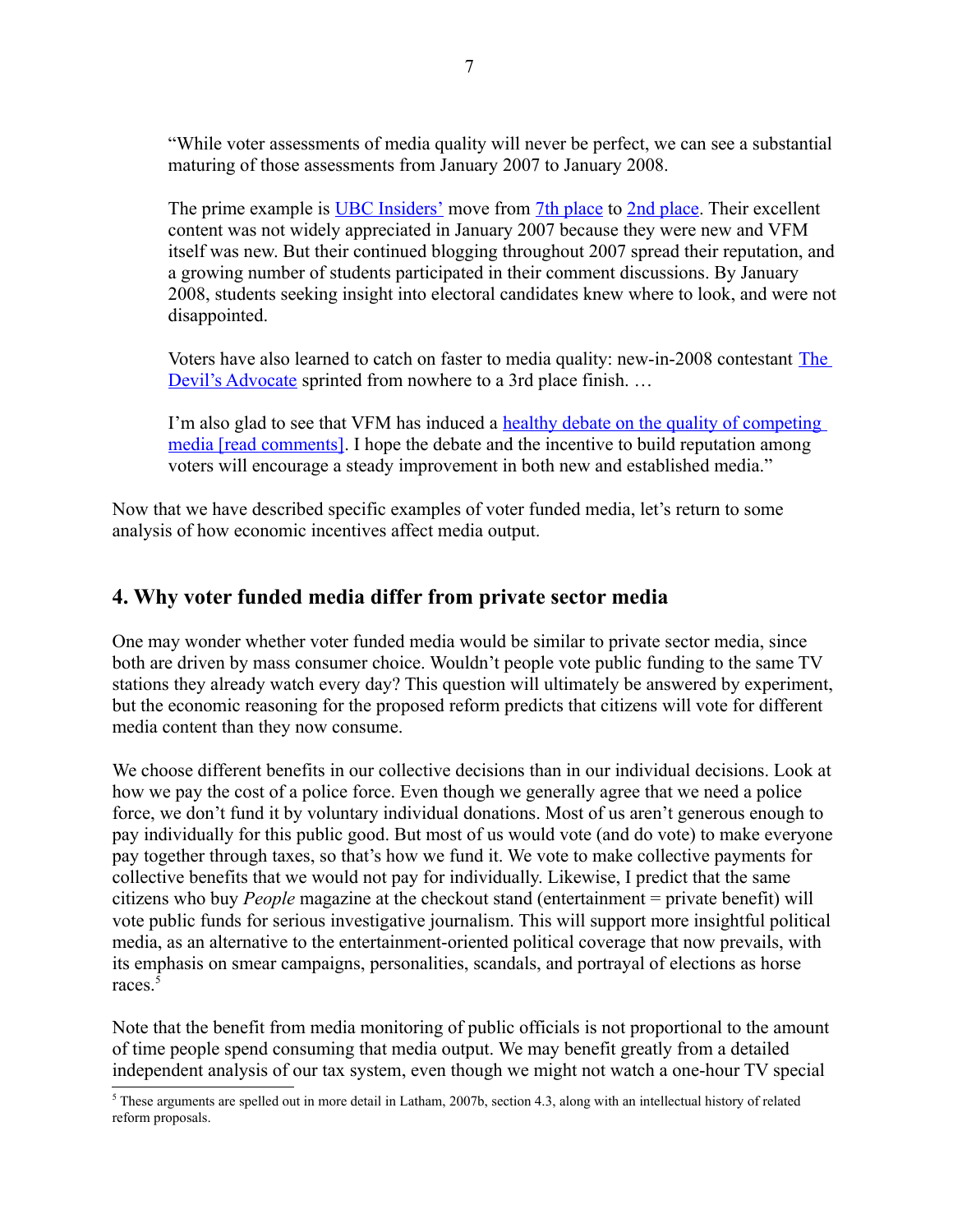on it (*boring!*). It can still affect voting recommendations, voting decisions, and future tax policy. Advertising revenue wouldn't support it, but voter funding would. Thus "voter funded *media*" is not the most accurate description of this proposed reform, which is more about content than media *per se*, and includes public policy analysis as well as investigative journalism.

For this collective choice mechanism to work, the voting system for media funding must reward competitors who appeal to a broad consensus of voters. However, some fund voting systems reward appeals to narrow interest groups. These include systems that allocate public funds by voucher or by average voted amount. For example, suppose we plan to allocate \$8000 of public funds to media competitors, and there are 2000 voters. That's \$4 per voter. A voucher system would let each voter allocate \$4 among the media competitors, who would receive the sum of allocated amounts. Thus I can allocate my \$4 independently from other voters. It's then in my selfish interest to favor media competitors who benefit as narrow a group as possible of which I'm a member. Broad collective benefits would tend to be neglected, and political debate in the media would continue to be as divisive as it is now. To limit the diversion of public funds to narrow interests, entry into the media competition would probably have to be restricted, thus empowering administrators and disempowering voters. Surprisingly however, voucher methods are advocated by some leading thinkers on media reform, campaign finance reform, and corporate governance reform.<sup>[6](#page-7-0)</sup>

Voting systems that give each competitor their average voted amount are equivalent to voucher systems. For example, suppose I vote that \$8000 should be divided \$4000 to competitor A, \$2000 to competitor B and \$2000 to competitor C, and then my vote is averaged among the 2000 voters (i.e. divided by 2000). That's the same as giving me \$4 in vouchers which I divide \$2 to A, \$1 to B, and \$1 to C. So averaging systems are likewise to be avoided.

Instead we have tested a variety of voting systems, all of which encourage media competitors to attract support from as broad a range of voters as possible. Approval voting (described above for UBC 2007) rewards the media approved by the greatest number of voters. Interpolated Consensus (described above for UBC January 2008) distributes fund amounts to those media with the highest percent support for amounts adding up to the award pool. Other methods will be described in subsequent sections below.

We should ask whether voting systems that emphasize broad consensus might put minority interests at too great a disadvantage. This is such a complex question that in the end we will just have to monitor the results of our test implementations. But the open design of voter funded media competitions gives some cause for optimism. None of the designs we have tried are "winner take all". Funds are distributed to five or more of the top competitors. And barriers to entry have been modest, allowing a diverse range of media, each appealing to coalitions of interest groups. Winning media at UBC so far have included both left-wing and right-wing voices<sup>[7](#page-7-1)</sup>

Another serious concern for any democratic system is whether voters are willing and able to use it effectively. In particular here, how well can voters determine which media competitors are actually beneficial to the public? Voter evaluation of media will always be an imperfect process,

<span id="page-7-0"></span> $6$  See McChesney, 2008, p.149; Ackerman & Ayres, 2002; Choi & Fisch, 2003.

<span id="page-7-1"></span><sup>7</sup> Examples included The Knoll magazine on the left, and The Devil's Advocate on the right.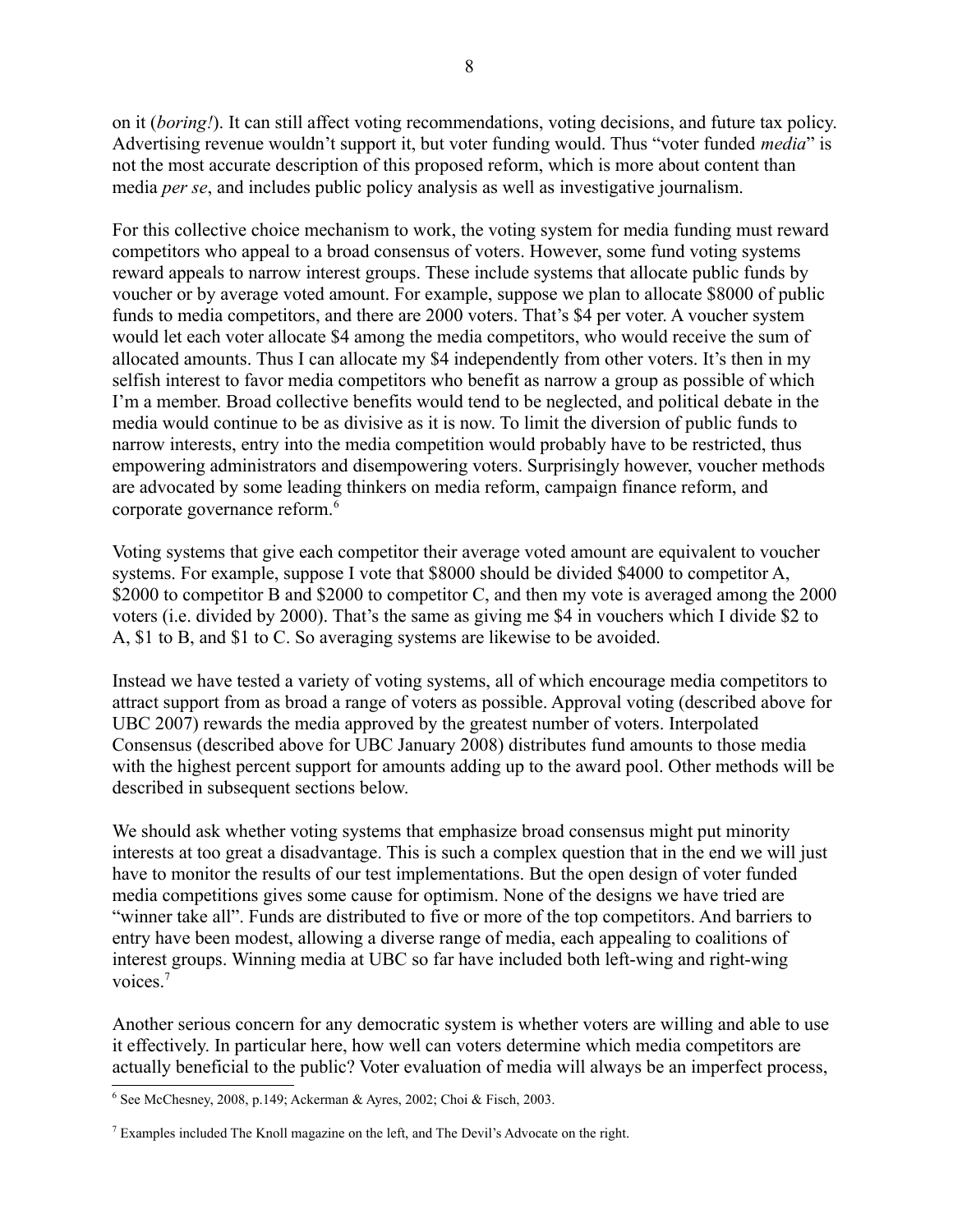just as it is in our existing systems. The reputation of a media organization is probably the most helpful guide for voters who are too busy to study media quality in detail. But since media quality is a highly subjective judgment, how accurate can reputations be?

Where product quality is hard to judge, competitive organizations may grow large so as to give consumers bigger statistical samples on which to base reputational judgments. Thus automobile and personal computer manufacturers tend to be large. Although I know little about cars, I know that if I want to avoid breakdowns I can buy a Toyota. The statistical record on Toyotas has been unmistakable for decades. Especially where quality becomes apparent only after many years, it's important for an organization to have a track record that is not only broad but also long.

Likewise we can expect voter funded media organizations to expand and gradually build stronger reputations. One organization can serve many democratic communities. The quality of advice on politics and public policy is often best judged five years or more down the road. Thus the VFM movement should become more effective through time, as reputations become more accurately established.

Our private and public sector media organizations already have reputations, but we citizens lacked a competitive way of paying them for serving our collective interests, so they have lacked incentive to do that. VFM will encourage new organizations (and perhaps some existing ones) to invest in reputations for serving the public interest – investments that will pay them returns for years in the future. They are likely to advise voters not only on which politicians and policies to support, but also on which media to fund, thus providing a check and balance on each other and further improving the accuracy of media reputations.

# **5. Coordinating with government on media reform**

There are substantial obstacles to implementing voter funded media: It is a new, relatively unknown idea, it costs money, and would upset entrenched power structures. Its beneficiaries (voters) are unaware of the potential benefits, their elected leaders would lose some power and autonomy, and established media would face new competition. These factors have so far prevented any application in corporations, where it was originally designed and proposed.

On the other hand, among the great number and variety of our voting communities, some will be more receptive to democratic media reform than others. By analysis and by networking, we can find those democracies where VFM has the best chance for successful early implementation. Once we prove the concept by experiencing its benefits in several democracies, we can build more support for subsequent applications. Consider all these possibilities: student unions, labor unions, associations, co-ops, credit unions, corporations, non-governmental organizations, political parties, municipalities, counties, states, provinces, countries. Which are the low-hanging fruit?

The larger the democracy, the harder it is for citizens to understand the issues at stake when they vote, and thus the greater potential benefit from publicly funded infomediaries. Conversely, the elected leaders of a 50-person democracy are typically known personally to all voters, and have little scope for abusing power. Such a small democracy would not need the information system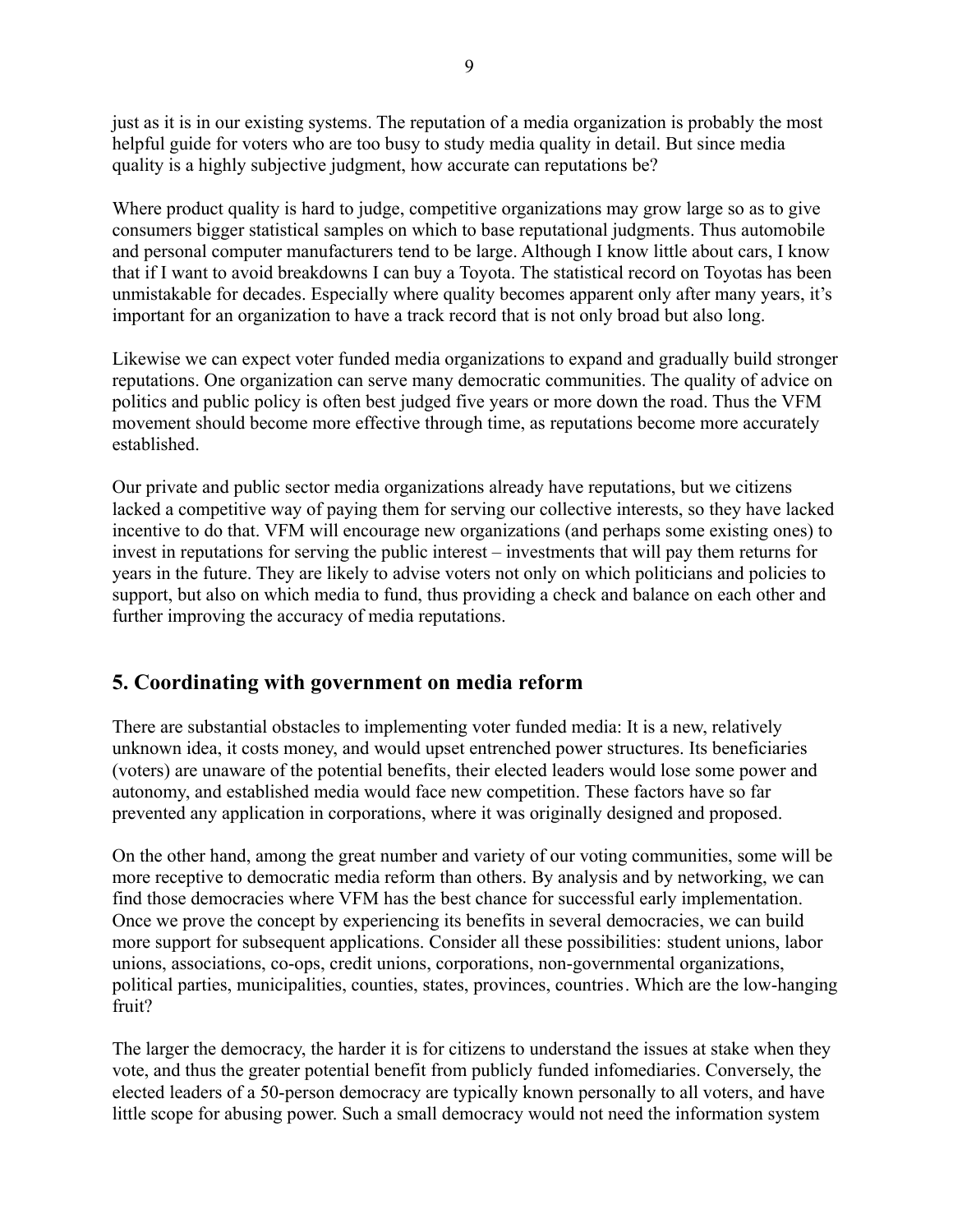proposed here. Thus most homeowners' associations are probably too small for VFM to clearly show its value in the early years of this reform's development.

But a larger democracy's "powers that be" may be harder to persuade. Ironically, the more a community needs an anti-corruption measure, the harder it will be to introduce. In terms of size and openness to new ideas, a university-wide student council election may ideal for early VFM implementations. Students have little vested interest in the status quo, and enjoy exploring ways to change the world. These factors can explain why UBC's student union was the first to try voter funded media, as described in section 3 above.

A promising next step up could be municipalities.<sup>[8](#page-9-0)</sup> In May 2008, the first municipal voter funded media competition began in Vancouver Canada. Whereas at UBC I have been working hand-inglove with the student council, for Vancouver municipal politics I launched VFM without even notifying the city council. I did this because there wasn't enough time before the upcoming election to go through a bureaucratic approval process, and I lacked contacts at city hall. But it turned out to be an advantage.

The Vancouver implementation of VFM showed that a great deal can be accomplished without government cooperation. I did not have the list of municipal voters; I had to build my own online ballot system and do my own promotion. As with UBC, I personally funded the media awards. Although voter participation was small, and I couldn't be sure they were all eligible Vancouver voters, those few who chose to vote seemed to allocate the awards intelligently to worthwhile community media – see [votermedia.org/van/.](http://votermedia.org/van/)

This opens up the possibility of implementing VFM on a global scale, since consultation and cooperation with each government is not necessary. The user interface and systems for adding media, processing votes and updating the ranking on the ballot would all have to be more automated than the half-manual methods I have used so far. A more attractive user interface could increase voter participation. So far my ballots just show a media ranking and a link to each one's website. Adding media content (from RSS feeds) could make it more interesting and informative for voters to return to the ballot repeatedly. For simplicity, the system could start without funding, and later invite donations. The large number of voting communities in the world will greatly increase the chance for the VFM movement to get started somewhere, demonstrate what it can do, and evolve by group learning from experimentation.

To uphold the principle of a free press, it is better if contest administrators do not screen the media entrants. VFM may be able to work even if any user can add any blog to any community's ranking. Blogs that are irrelevant or low quality should fall to a low position in the voted ranking, and most users need not look at the lowest ranked blogs. We could limit the number of blogs each logged-in user can add, perhaps publish the name of the user who added each blog, and develop user reputation measures based on votes received by the blogs they added.

Once a community's media ranking has got the attention of enough media and voters, they can encourage the government to provide funding and the official voters list.

<span id="page-9-0"></span><sup>&</sup>lt;sup>8</sup> Note that most student unions already fund newspapers, while most municipalities do not. Does this mean that student unions will be more open to VFM because the idea of publicly funded media is established? Or that municipalities will be more open to VFM because they need it more?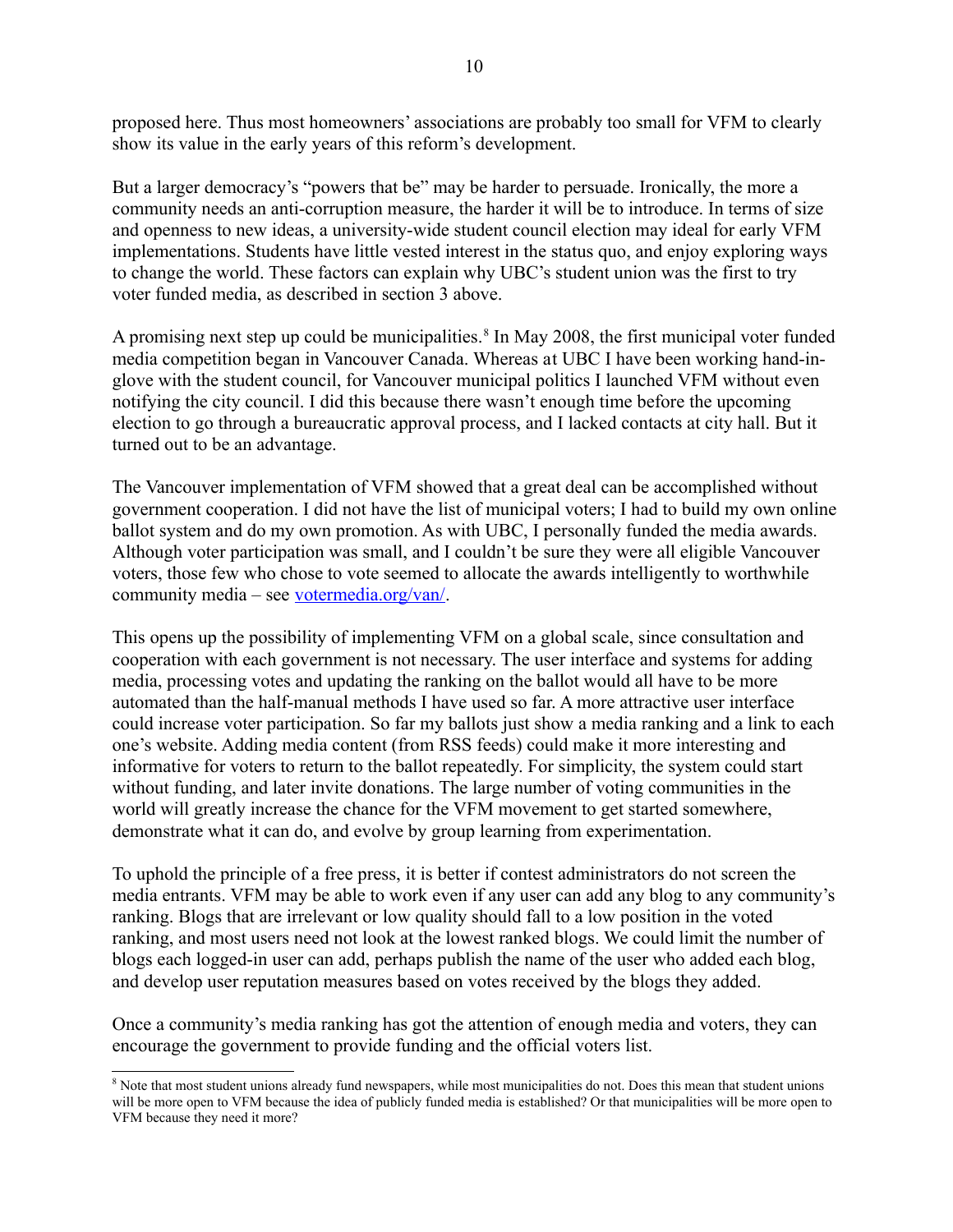#### **6. Funding: sources and amounts**

The long run design of voter funded media is for the funding to come from the voters collectively – taxes in the case of a government, student fees if a student union, corporate funds if a corporation. This is the usual way of paying for collective benefits, including information services like public broadcasting, student newspapers, and proxy statements. Given the obstacles described in section 5 above however, other sources of funds can be very helpful in the initial stages of a VFM movement, to prove the concept. Once voters experience the benefits, political support for collective funding should grow. We can also start with unfunded blog rankings, and build a website that is more attractive for voters, automated, and scalable to a large number of voting communities.

Until 2009, all test implementations were funded from my pocket, but it's not very deep. The next stage of expansion will require other sources. Possibilities include other individuals, foundations, and governments. As a single individual funding, designing, negotiating and administering VFM in Vancouver, I have the simplest organizational structure possible. For more growth and flexibility though, a non-profit entity should be created to coordinate funding, oversight and administration.

| <b>Community</b> | Annual<br><b>Budget</b> | Eligible<br><b>Voters</b> | <b>Contest</b><br><b>Dates</b> | <b>Period</b> | <b>Total</b><br><b>Awards</b> | <b>Entry Fee</b> | #<br><b>Entrants</b> | # Voted in<br>Contest |
|------------------|-------------------------|---------------------------|--------------------------------|---------------|-------------------------------|------------------|----------------------|-----------------------|
| UBC s.u.         | $$11$ mm                | 45,000                    | 2007-01                        | Annual        | \$8,000                       | \$100            | 13                   | 2,000                 |
| UBC s.u.         | $$11$ mm                | 45,000                    | 2008-01                        | Annual        | \$8,000                       | \$150            | 11                   | 500                   |
| SFU s.u.         | $$3 \text{ mm}$         | 25,000                    | $2008 - 01 -$<br>2008-03       | Monthly       | \$1,350                       | Waived           | 6                    | 65                    |
| UBC s.u.         | $$11$ mm                | 45,000                    | $2008 - 03 -$<br>2008-06       | Bimonthly     | \$1,350                       | \$10/period      | 5                    | 95                    |
| Vancouver        | \$900 mm                | 300,000                   | $2008 - 05 -$<br>2008-11       | Weekly        | \$7,800                       | \$0              | 19                   | 470                   |
| UBC s.u.         | $$11$ mm                | 45,000                    | 2009-01                        | Annual        | \$8,000                       | \$150            | 10                   | 3,820                 |

Next I will summarize the implementations we have done so far, and correlate funding amounts with results achieved. Then section 7 below will describe the various voting systems used.

UBC s.u. = University of British Columbia student union (Alma Mater Society, AMS) SFU s.u. = Simon Fraser University student union (Simon Fraser Student Society, SFSS) Vancouver = City of Vancouver, Canada

UBC s.u. annual budget of \$11 million is big because it includes medical and sports fees. Discretionary budget is about \$2 million.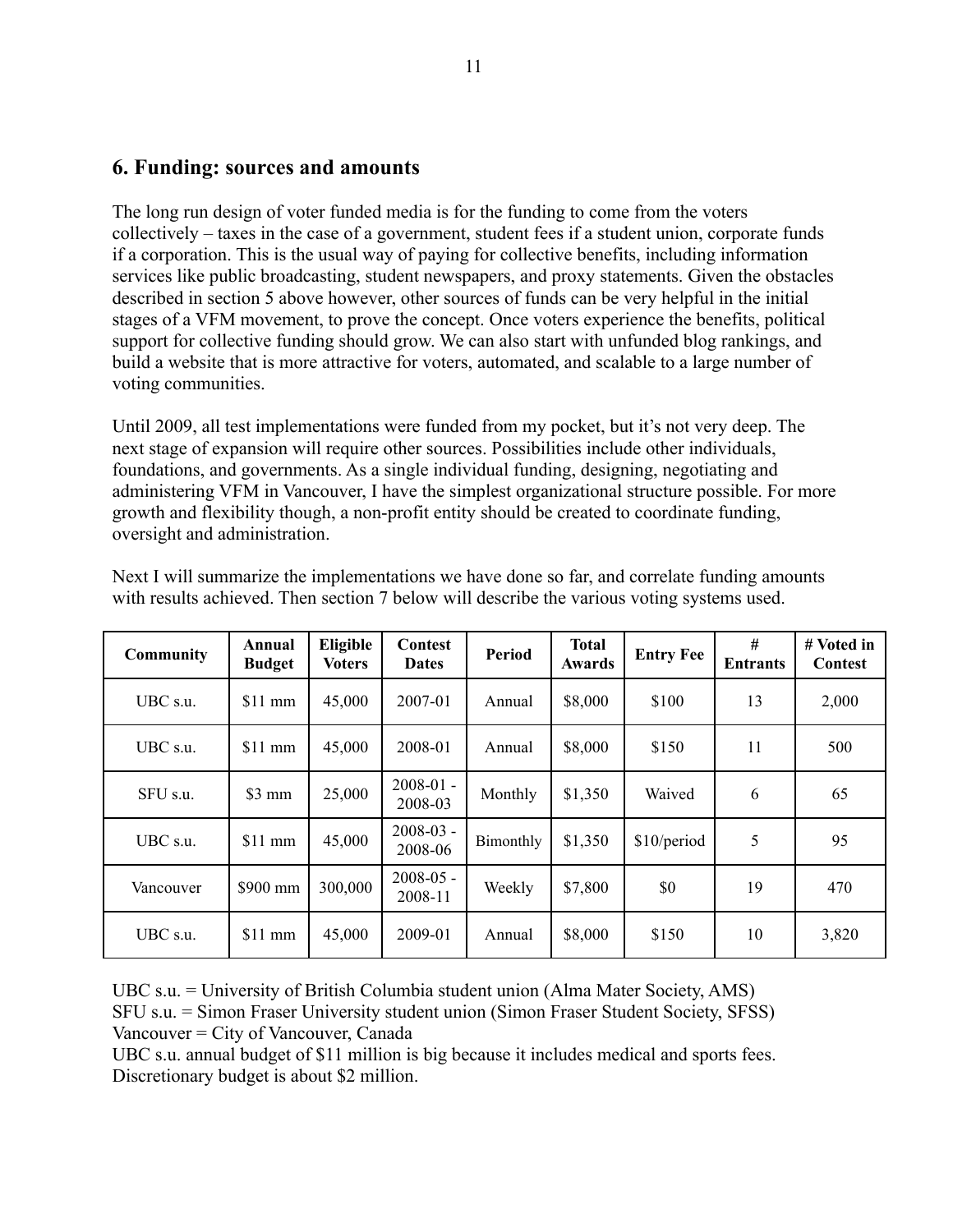We charged an entry fee in some contests so as not to overtax busy voters with too many contestants. In a weekly (or more frequent) contest however, ranking entrants on the ballot by the previous week's standings gives busy voters the option to focus on the top few; so the entry fee is not needed.<sup>[9](#page-11-0)</sup> Some costs of administering and publicizing the contest were paid from entry fees in the first two UBC implementations above. In the later three implementations, I did most of the administration myself, and for publicity depended mainly on the contestants to attract voters.

The above experimental sample size is small, so the inferences given below are just my subjective judgments. Furthermore, most of the contest voter turnout numbers are rough estimates, due to voter anonymity, software limitations, and not knowing how many contestants each voter voted on.

I will focus my discussion on the question of what is a reasonable minimum cost for a successful voter funded media implementation. The short answer: \$5,000 to pay \$200 in awards per week for 25 weeks leading up to an election.<sup>[10](#page-11-1)</sup> This may be enough for smaller democracies like student unions and municipalities up to about 100,000 people. For a larger city like Vancouver, it would probably take at least \$10,000 to make a worthwhile impact.

Costs for administration and publicity would be additional if not provided by volunteers. It's not clear how much funds should be spent on publicity. My view is that funding media awards buys publicity from contestants as they promote themselves, and strengthens the VFM feedback loop between voters and media. It may thus be more beneficial than other publicity spending.

Our implementations at UBC have had enough funds to significantly influence the media and political discussions (especially in blog comments). However, VFM has not yet had a measurable impact on voter turnout in elections there, which remain around 10% or less. Voting on media funding has an even lower participation rate. The 2,000-voter turnout in January 2007 was achieved by appending the media ballot onto the election ballot. In January 2008, an administrative error led to holding a separate round of voting on media one week after the election, resulting in the much lower 500 voter turnout figure. In March through June 2008, a new online voting system was tested, but its cumbersome voter registration process limited participation, along with the typically low level of student activity in summer at UBC.

So far, the influence of VFM has been only on a limited group of students who pay attention to student union issues. These are, however, the most important students to influence; through them, VFM can still benefit all students by improving accountability of elected leaders. In spite of generally low turnout for media funding votes, the results usually seem to support public interest media. Occasionally however, narrow interest groups seem to sway the results enough to direct awards to less public spirited contestants. Gradually building broader awareness of and participation in media voting should help counteract this over time.

<span id="page-11-0"></span><sup>&</sup>lt;sup>9</sup> In a blog contest with no entry fee, we could instead give blogs the option of paying for placement. To stand out from a proliferation of blogs, they could bid in an auction for prominent places on the ballot. If this is done in a transparent way, and the proceeds are used for awards in the same contest, it could be a net benefit to voters.

<span id="page-11-1"></span> $10$  Compare this with the current level of collective spending on media by UBC students: a \$5 annual fee per student for their main newspaper, the Ubyssey – over \$200,000; plus student union support of various other publications.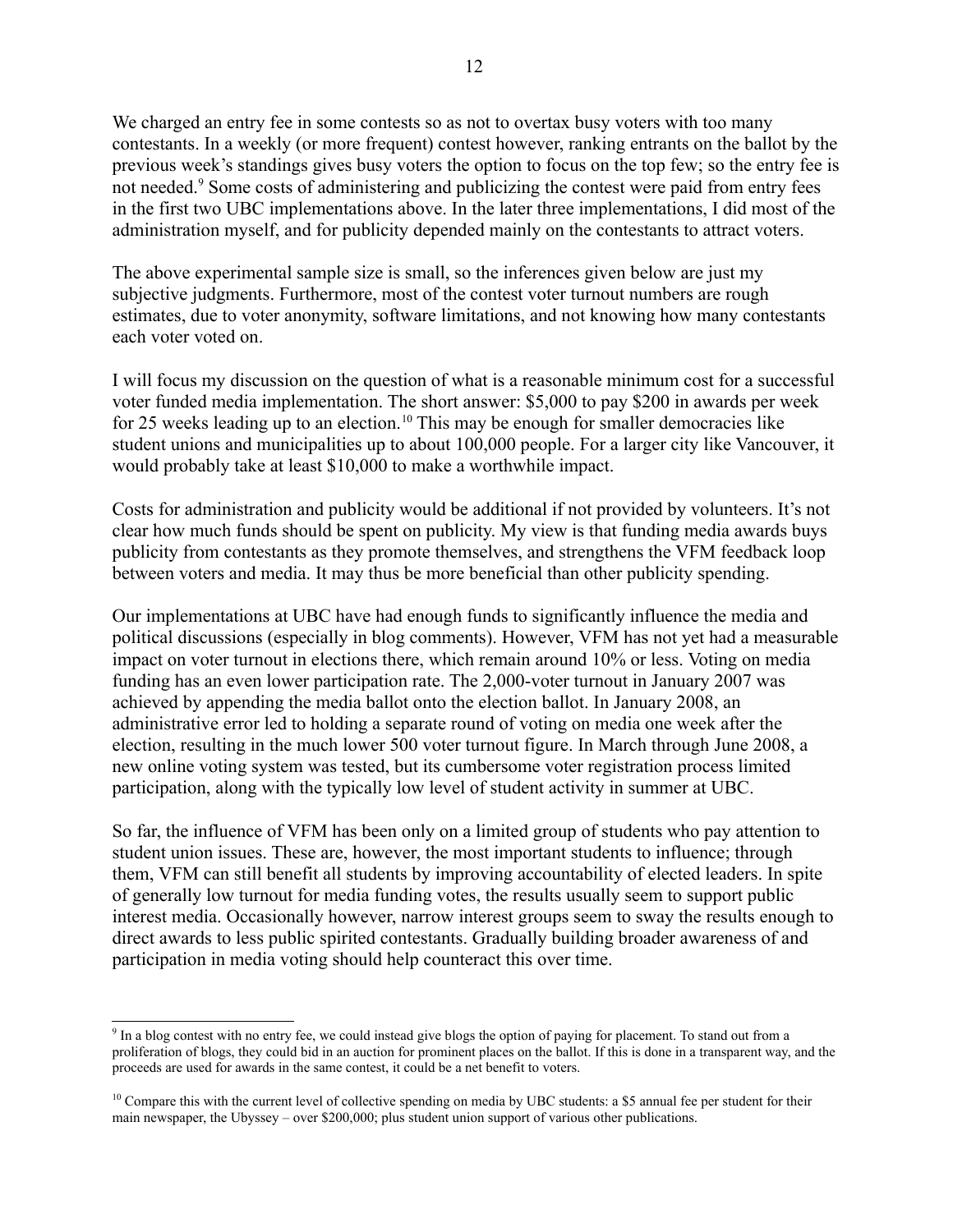As to whether VFM has affected voting decisions, election results, or student government policy, these are also hard to measure. Based on observation of the voter funded media and discussions they host, my subjective judgment is that it has created enough new insight and public debate to have a positive impact on student government at UBC.

The test run of VFM at Simon Fraser University, however, was too underfunded and brief to have a significant influence there.

The Vancouver municipal VFM implementation likewise saw participation by only a small fraction of voters, but generated enough media interest that several leading media/blogs covered the competition and appealed for voting support from their readers.

In January 2009 this movement passed an important milestone: the first voter funded media competition financed by its voting community was launched by the UBC student union, with an award pool of \$8000.<sup>[11](#page-12-0)</sup>

# **7. Voting system design**

We have tested many voting systems in the first two years of voter funded media implementations. This section of the paper will start by describing the system I propose for the first release of the Global Voter Media Platform, which aims to be easily scalable to a large number of voting communities, and which will only rank blogs without awarding funds to them. Then I will describe the voting systems we have tested for allocating awards, which could be adapted for later releases of GVMP when we start funding cash prizes. Eventually we can try various voting systems in different communities, to see which work better.

For the first release of GVMP, simple is best. I propose that we use approval voting: Each community's ballot shows an "approval" or "I support" button next to each media/blog that users have added to that community. Each voter can click the button next to as many contestants as desired. The blog with the most votes is then ranked first, and so on. This is similar to the way users vote at [Digg.com,](http://digg.com/) except there you vote on blog posts (news items), whereas at GVMP we will vote on blogs (news sources). News items are transient, while news sources are building long term reputations.

Users can change their votes at any time by voting again. We count the most recent vote from each user. Some might vote every day, while others might not refresh their vote for six months. With a constantly shifting mix of media/blog quality, recent votes should count more than old votes. For example, each current vote could get a weight of 1.0, and the weight of older votes decline linearly through time down to 0.0 at 50 days. I call this "vote decay". With an automated system, we could update the blog ranking daily.

The first-ever VFM implementation, at UBC in January 2007, used approval voting. But each student could vote just once, linked to the electronic ballot when they voted in the student union's annual election. The resulting media ranking mapped into cash awards for the top eight

<span id="page-12-0"></span><sup>&</sup>lt;sup>11</sup> Results discussed at [http://votermedia.blogspot.com/2009/02/ubc-ams-vfm-voting-results.html.](http://votermedia.blogspot.com/2009/02/ubc-ams-vfm-voting-results.html)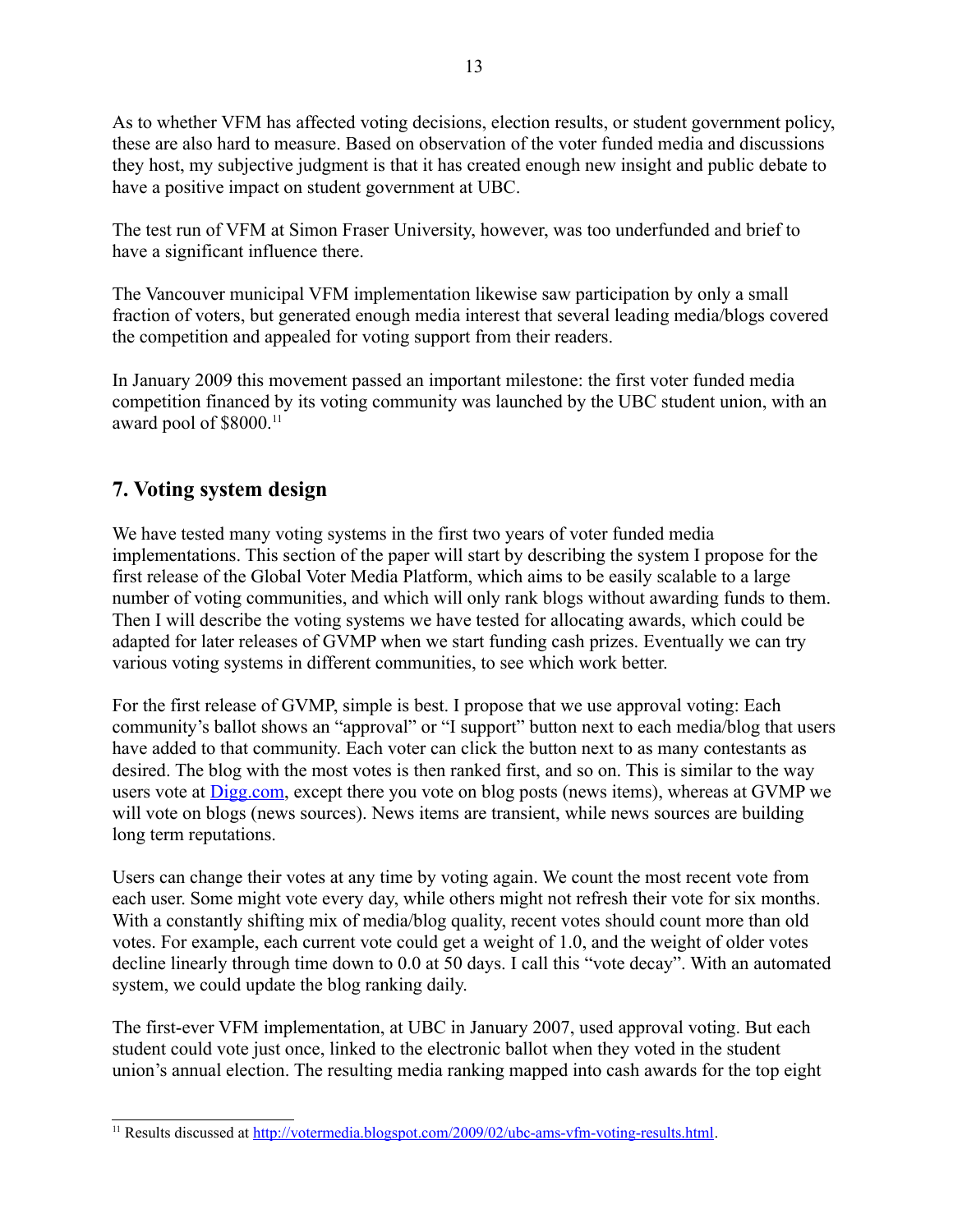contestants, which had been allocated by a student committee from \$8000 that I donated. First prize was \$1500; eighth prize \$500.

For the second implementation, at UBC in January 2008, the student committee decided to further empower voters by letting them determine not only the blog ranking, but also how to slice the award pie. Again with an \$8000 pool, each student could choose one of five funding levels for each blog: \$0, \$500, \$1000, \$1500 or \$2000. Although each voter's choices were not constrained to sum to \$8000, an algorithm was devised to ensure that the aggregated consensus awards did sum to \$8000. After interpolating the \$500 steps into \$100 steps, the consensus vote percentage was found such that the sum of the blogs' awards at that percentile would be \$8000. Details are linked at [votermedia.org/ubc/Contest2007-2008.html.](http://votermedia.org/ubc/Contest2007-2008.html)

| <b>Community</b> | <b>Dates</b>             | <b>Period</b> | <b>Total</b><br><b>Awards</b> | <b>Entry Fee</b> | <b>Voting</b><br><b>Platform</b> | <b>Voting</b><br><b>System</b> | Govt<br><b>Involved</b> |
|------------------|--------------------------|---------------|-------------------------------|------------------|----------------------------------|--------------------------------|-------------------------|
| UBC s.u.         | 2007-01                  | Annual        | \$8,000                       | \$100            | Election<br>ballot               | Approval                       | Yes                     |
| UBC s.u.         | 2008-01                  | Annual        | \$8,000                       | \$150            | Election<br>ballot               | Interpolated<br>Consensus      | Yes                     |
| SFU s.u.         | $2008 - 01$ -<br>2008-03 | Monthly       | \$1,350                       | Waived           | Course mgt<br>system             | Median of<br>$0-10$ rating     | Slightly                |
| UBC s.u.         | $2008 - 03$ -<br>2008-06 | Bimonthl<br>у | \$1,350                       | \$10/perio<br>a  | Course mgt<br>system             | Condorcet<br>ranking           | Yes                     |
| Vancouver        | $2008 - 05$ -<br>2008-11 | Weekly        | \$7,800                       | \$0              | Survey<br>Monkey                 | Various                        | N <sub>o</sub>          |
| UBC s.u.         | 2008-01                  | Annual        | \$8,000                       | \$150            | Election<br>ballot               | Interpolated<br>Consensus      | Yes                     |

An important development in VFM design was the transition from an annual media funding ballot appended to the annual election ballot (at UBC), to a continuous year-round online media funding ballot that is not linked to an election ballot (at SFU, UBC and Vancouver). This transition promises substantial benefits, but comes with considerable costs. It remains to be seen how the pros and cons will play out, but I'm optimistic about the continuous voting system.

Citizens need the media to keep an eye on politicians all the time, not only before elections. A continuous feedback loop between media and voters is ideal for supporting and encouraging journalists to fulfill this monitoring role. VFM is a new interactive group learning mechanism. Voters learn from each other which media they should read. It takes many cycles through the feedback loop for all participants to find out how best to use the system. If we only run one cycle per election, it will be years before we get the full benefit. Thus continuous voting and frequent (e.g. daily) tallying should improve the chances for a successful VFM implementation.

Building a new online voting system takes some resources, but is not the main drawback of separating media voting from election voting. Rather, the greatest challenge seems to be getting enough voter turnout for a meaningfully representative democratic decision on media funding. It is always hard to persuade citizens to vote, since individual incentives are typically lacking. Most democracies make a considerable effort to encourage turnout for elections, so attaching the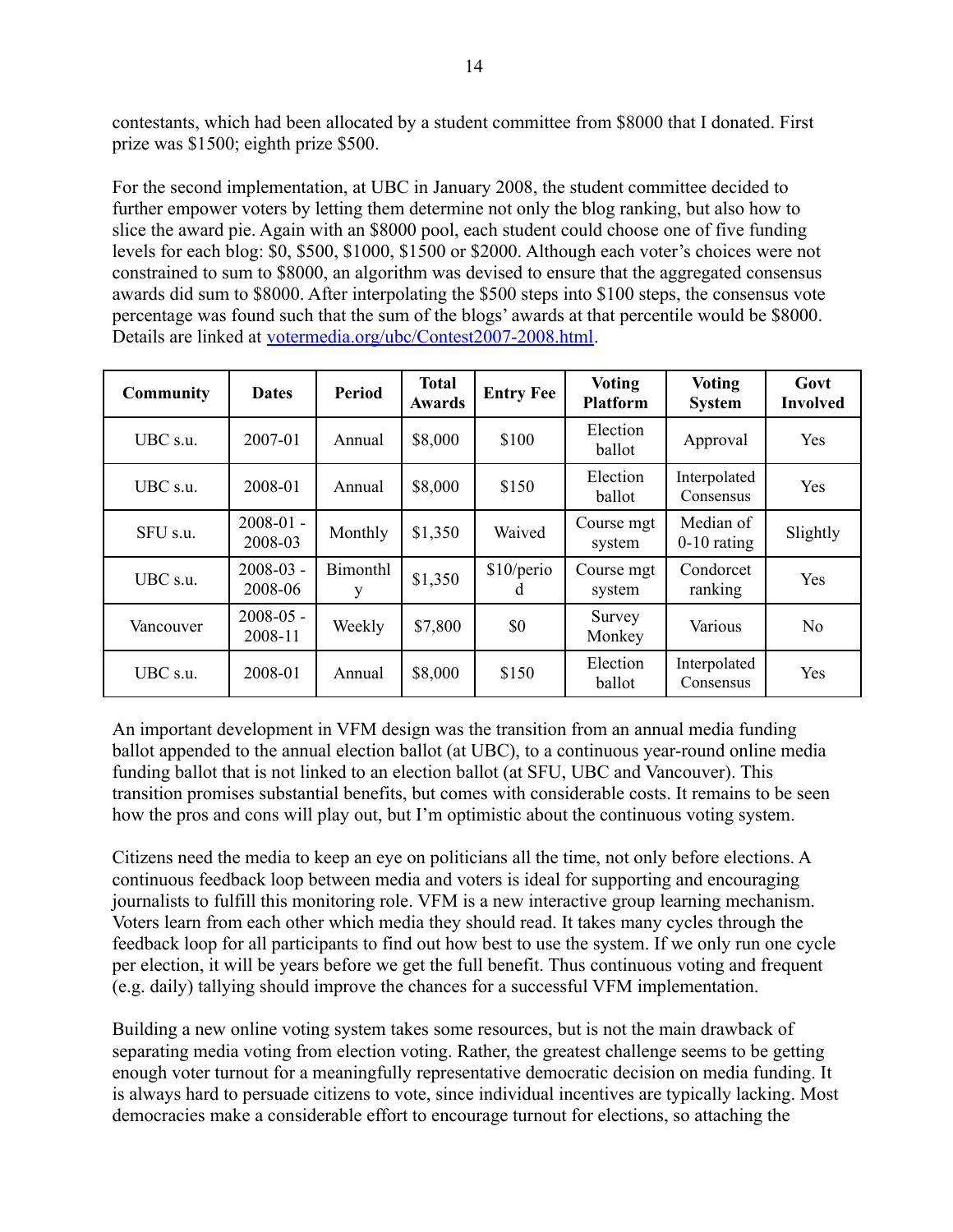media vote to the election ballot takes advantage of this effort. The meager turnout in continuous voting so far was discussed in section 6 above. Below we will look at design and publicity strategies to help solve this problem.

For Simon Fraser University's student union in January to March 2008, I built a continuous online ballot using the university's course management system. A professor approved my access to create a noncredit "course" with no class meetings, where I could give a "quiz" which was actually the ballot for voting on a list of blogs. Thus media voting was conducted separately from the annual election vote. Each student could rate each blog on a scale of 0 to 10. Votes were aggregated by taking the median of each blog's ratings. Highest median got first prize, etc. The award pool was sliced up into five prizes in advance by the contest administrator.

The third implementation at UBC likewise used their course management system for continuous online voting, with five prizes set by the administrator. Each voter ranked the blogs (first choice, second choice etc.), and an aggregate ranking was found by a sequential Condorcet method.<sup>[12](#page-14-0)</sup>

I tried several different voting systems in the weekly online Vancouver municipal politics media/blog competition (May through November 2008).[13](#page-14-1) I built the ballots and administered voting using templates on the website SurveyMonkey.com. Several of the systems involved voting on incremental adjustments to the previous week's ranking, such as choosing one of these three options for each blog: "move up", "stay", or "move down". But I found it difficult to aggregate votes and translate them to rerankings in a systematic and logical way. So I tried a method similar to "Interpolated Consensus" used in UBC's second implementation (January 2008); but instead of multiple choice, each voter could type in any dollar amount for each blog. Then a consensus percentage level was found such that awarding that percentile's amount would exactly allocate the award pool. On the last two weeks however, I reverted to simple approval voting, in part to test the proposed voting system for Global Voter Media Platform.

I don't think it's worth the effort at this point to analyze and compare all the above methods in detail, with so little experimental data. Simple approval voting seems wise for the first release of Global Voter Media Platform, and we are likely to learn much more from that implementation since we will use it in multiple voting communities. We can plan the subsequent step after learning from those results.

Instead of using course management systems or SurveyMonkey.com, building a custom website will enable us to greatly enhance the user experience in blog voting. For example, user IDs (for those voters who want them), passwords and cookie placement will permit automatic login on return visits. RSS feeds can bring in current blog content to be displayed on the ballot. Stored preferences can take users directly to their primary voting community; and so on. This should increase website traffic and voter participation.

<span id="page-14-0"></span><sup>12</sup> See [votermedia.org/ubc/Contestants200803-200806.html.](http://votermedia.org/ubc/Contestants200803-200806.html)

<span id="page-14-1"></span><sup>&</sup>lt;sup>13</sup> Details at [votermedia.org/van/updates.html.](http://votermedia.org/van/updates.html)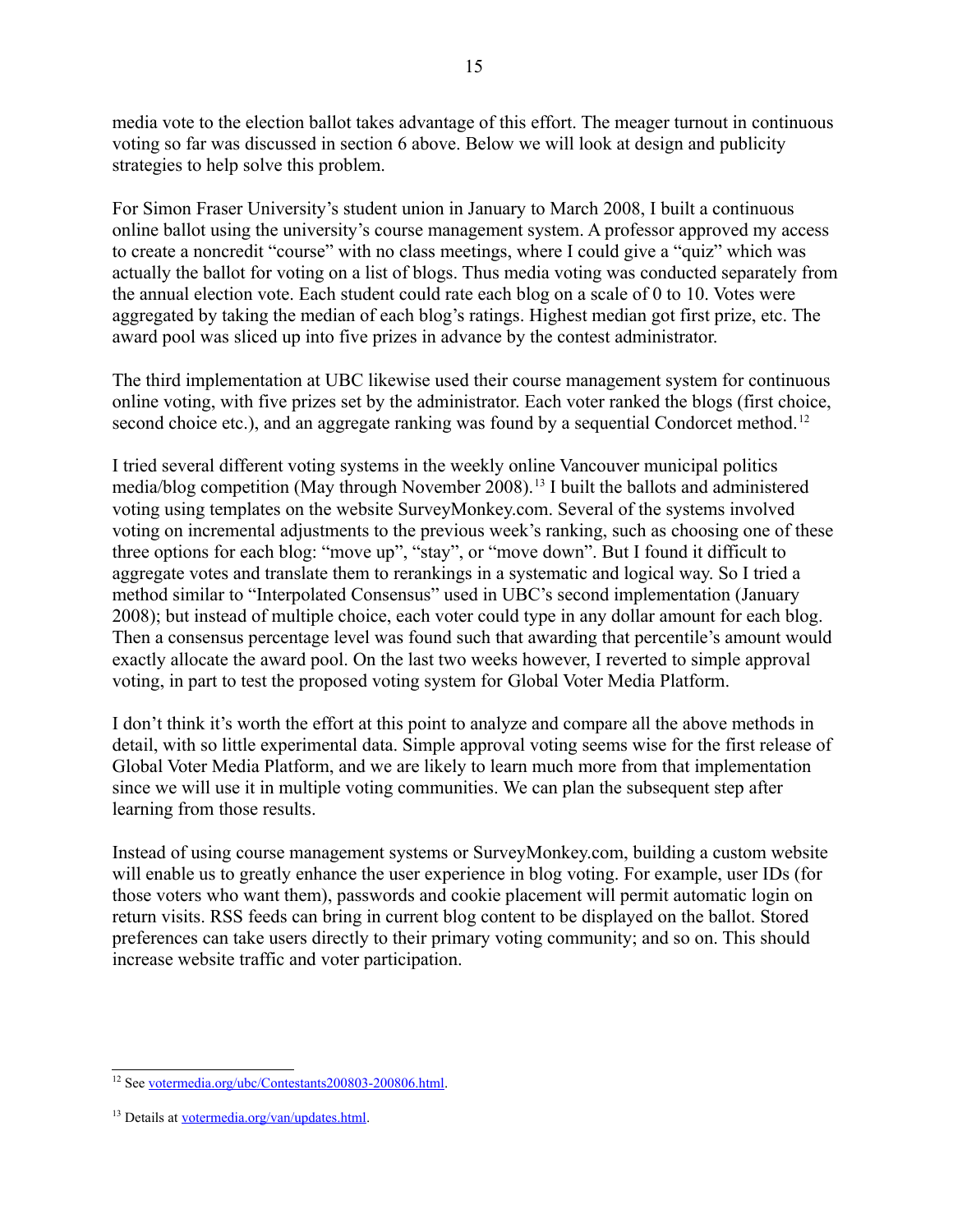# **8. The future of voter funded public goods**

It is difficult to predict the impact of the proposed Global Voter Media Platform (GVMP), because it aims to reform democracy at such a fundamental level. It would create a new type of check and balance on political power. But to help us plan, design and adapt this media voting system, we must try to anticipate where it will lead us.

We plan to give participants considerable freedom in how they use GVMP. They can add any blog to any voting community's ballot. They can base their voting decisions on any criteria they choose. Bloggers can write whatever they want. This freedom is partly to prevent censorship by system administrators, and partly to save on administration costs. But can we reasonably expect the public interest to be served effectively by such an unorganized system?

Some users (and groups of users) will try to pursue their narrow interests in ways that do not serve (or that harm) the voting communities whose ballots they are using. This may be just for the fun of messing things up, or to spread a small group's political views, or to make money. For the system to work coherently, we need enough breadth of voters to counterbalance each other's narrow interests, leaving us with consensus decisions (blog rankings) that serve broader interests. Especially in the early stages of GVMP, narrow interests and frivolous inputs are likely to prevail temporarily in some blog rankings. Compounding the problem, "bad" users may drive out "good" users: why revisit a web page that's full of junk?

Our tests of voter funded media in the past two years suggest that we can expect enough coherence in voting to support public interest media most of the time. As more people hear about GVMP and start voting, it will become harder for narrow interests to win. We should also be able to gradually improve the system's noise filtering techniques, such as limiting how many blogs each user can add per week.

We plan the first GVMP release to focus on the Vancouver (Canada) metropolitan area, where many political bloggers and blog readers have already been participating with voter funded media. This will include 21 municipalities, several universities and colleges, credit unions (including Canada's largest, VanCity), co-ops (including Mountain Equipment Co-op which has expanded nationally), the British Columbia Automobile Association, labour unions and many more. Such a variety of democratic groups gives plenty of scope for expanding participation vertically (same user in multiple communities) as well as horizontally (more users and more communities).

The multiplicity of voting communities in one urban area should also encourage the development of blogger teams who build broad reputations for serving voter interests. If a team can establish a culture of quality that persists beyond the contributions of any one of its members, their group reputation can last long enough to become dependable and known to many voters. People can learn to trust the group blog's content. Then as GVMP usage spreads to other geographical areas, such teams can expand to become new media organizations. But growth and high quality probably require professionalism and funding, especially if we want to attract and influence existing mainstream media as well.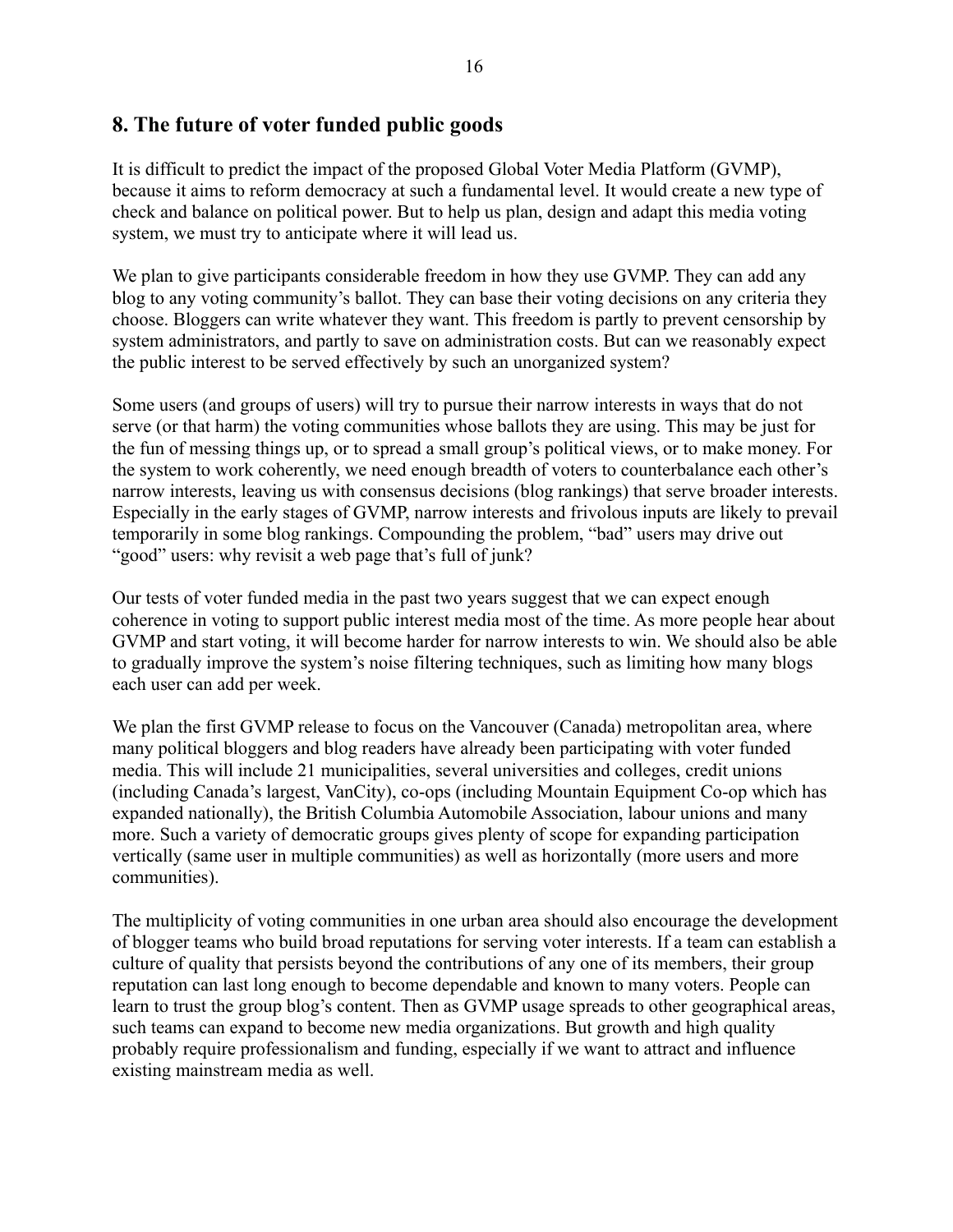We plan to solicit donations from individuals, foundations, and voting community governments. Donors can specify which community's blogging contest they would like to fund, and/or donate for GVMP development and administration. Like most people, elected leaders typically do not like to be criticized, so may not be eager to fund GVMP. However, once their voters learn how they benefit from funding media, they may push their elected leaders to donate government funds. Some governments (e.g. Canada, UK, and many student unions) already fund public interest media, so the general principle is already established. Voter-directed funding would create competition for these public funds, thus encouraging media to be more responsive to the public interest. Public funding for political campaigns is justified by the same broad principle of public interest information, and its cost/benefit can be compared with that of voter funded media competitions. Citizens may benefit more from funding competing media than from funding political parties.

Judging from the steady resistance to voter funded media proposals so far from corporate management and institutional investors, corporations are not likely to be early adopters for GVMP funding. This may eventually require pressure from the individuals on whose behalf the institutional investors buy and vote shares. Empowerment initiatives such as ProxyDemocracy can help individual investors encourage institutions to serve their clients' interests.[14](#page-16-0)

A great advantage of an automated web-based system for GVMP will be the ability to copy and scale the application to all voting communities in the world. The crucial feedback loop where media inform voters who then vote funding to media will have thousands of possible places to get started. Once voters see the benefit in some communities, it can easily spread to others. With limited initial funding from charitable donations, GVMP can demonstrate its benefits first in smaller democracies; but eventually we aim to tackle national politics.

By increasing the accountability of elected leaders in our governments and corporations, we can expect GVMP to have a long term positive impact on the policies of these organizations, and thus a pervasive positive influence on human society. Elected leaders can look to voter funded media for help in educating voters to support "bitter medicine" policies that seem unattractive in the short run but are actually beneficial in the long run. We need no longer be so limited to policies with superficial popular appeal. Improved accountability will give voters more assurance that the bitter medicine argument is not just an excuse to exploit them for the elite's benefit.

If we learn to trust and fund competing media organizations, their functions may grow beyond informing and guiding our voting. With their arm's-length separation from elected leaders, they could become the audience of choice for whistle blowers. They might provide other public benefits such as consumer information, public policy research, antitrust monitoring, funding the creative commons, headhunting for election nominees, review of legislation, and other services now provided by governments. In effect, budgeting by voter consensus could open a door to entrepreneurial competition in the public sector. Voter funded organizations could also develop and propose further reforms to our political and corporate systems.

If voter funded media become large and influential, existing power structures are likely to evolve and adapt in response. An important role of political parties is to simplify voting decisions by

<span id="page-16-0"></span><sup>&</sup>lt;sup>14</sup> See Latham, 2007a, and [www.proxydemocracy.org.](http://www.proxydemocracy.org/)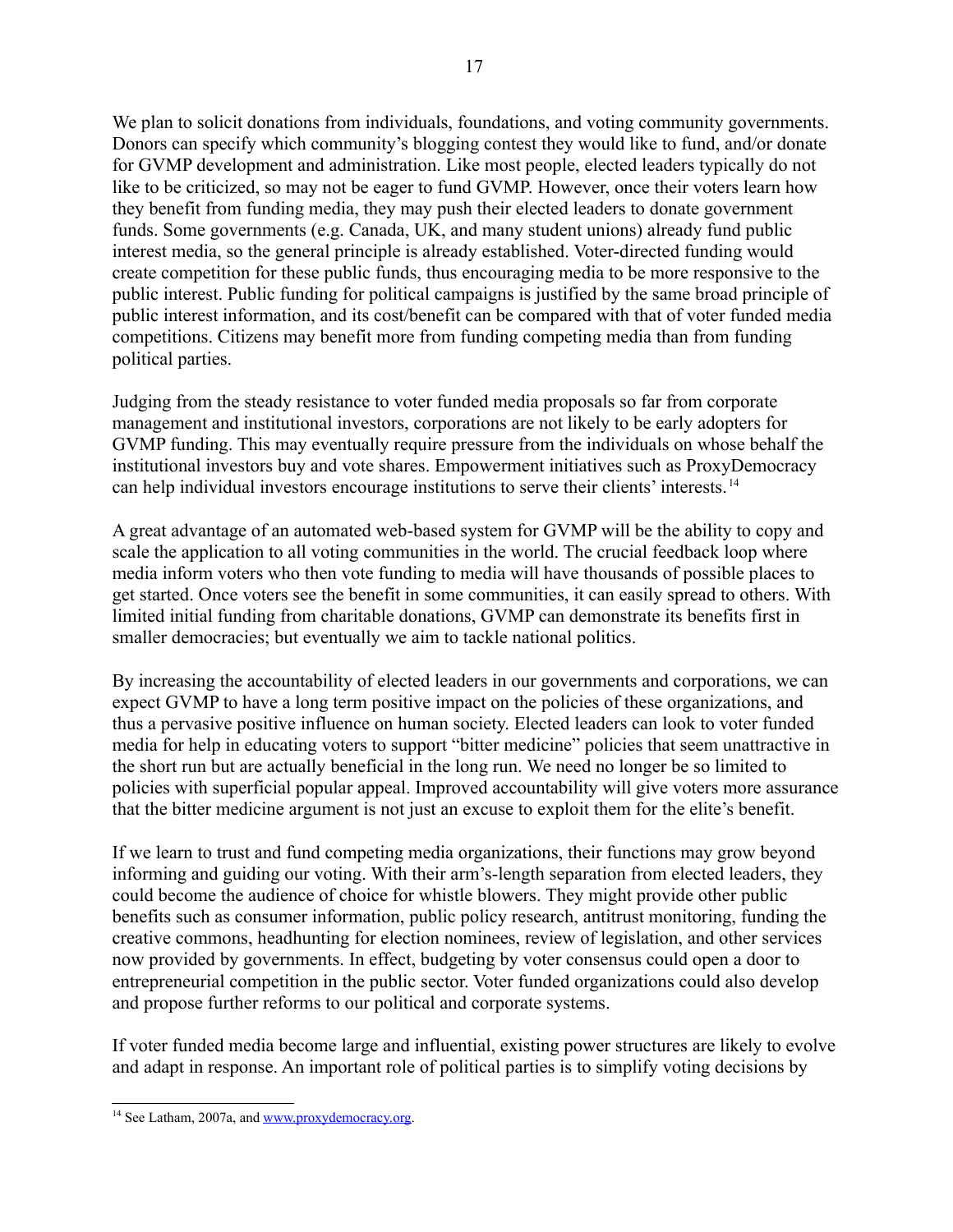building brand reputations. Many citizens vote by choosing their preferred party. Voter funded media could assume some of that role, and compete with parties for voter trust and allegiance.

Political reform within countries can improve relations between countries. If citizens are easily fooled, their elected leaders may gain popular support by exacerbating conflict with external "enemies". But if voters learn to trust their funded media, they may recognise that their long term interests are better served by compromise and cooperation rather than conflict. Reducing the corruption in democracy may also make it more attractive for countries that have not yet chosen to become democratic. International political convergence and consensus should help us tackle global issues like climate change, poverty and population growth. Maybe the next few decades won't be so bad after all.

### **References**

- Ackerman, B., & Ayres, I. (2002). *Voting with Dollars: A New Paradigm for Campaign Finance*. New Haven, CT: Yale University Press.
- Alterman, E. (2008, July 16). I Read the News Today... Oh Boy. *The Nation*. Retrieved February 2, 2009 from [www.thenation.com/article/i-read-news-today-oh-boy](http://www.thenation.com/article/i-read-news-today-oh-boy)
- Choi, S., & Fisch, J. (2003). How to Fix Wall Street: A Voucher Financing Proposal for Securities Intermediaries. *Yale Law Journal* 113(2), 269-346.
- Copps, M. (2008, June 9). FCC Commissioner Michael Copps Speaks at National Conference for Media Reform. *FreePress.net*. Retrieved February 2, 2009 from [www.freepress.net/node/41785](http://www.freepress.net/node/41785)
- Fulford, R. (1998). Tensions in Canadian Journalism. In Donna Logan (Ed.) *Journalism in the New Millenium*. Vancouver, Canada: Sing Tao School of Journalism.
- Harris, P. (2009, January 11). America's most revered newspaper is latest to be hit by financial woes. *The Observer*. Retrieved February 2, 2009 from [www.guardian.co.uk/media/2009/jan/11/new-york-times-credit-crunch](http://www.guardian.co.uk/media/2009/jan/11/new-york-times-credit-crunch)
- Konz, K. (2005). *Report of Review: Review of Alleged Actions Violating The Public Broadcasting Act of 1967, as Amended*. Corporation for Public Broadcasting, Office of Inspector General, Report No. EPB503-602. Retrieved February 2, 2009 from www.cpb.org/oig/reports/602 cpb\_ig\_reportofreview.pdf
- Latham, M. (2007a). Proxy Voting Brand Competition. *Journal of Investment Management*, 5(1), 79-90. Available at [www.votermedia.org/publications](http://www.votermedia.org/publications)
- Latham, M. (2007b). Voter-Funded Media: Governance Reform for Democracies and Corporations. Working paper. Retrieved February 2, 2009 from [www.votermedia.org/publications](http://www.votermedia.org/publications)
- McChesney, R. W. (2004). *The Problem of the Media: U.S. Communication Politics in the 21st Century*. New York: Monthly Review Press.